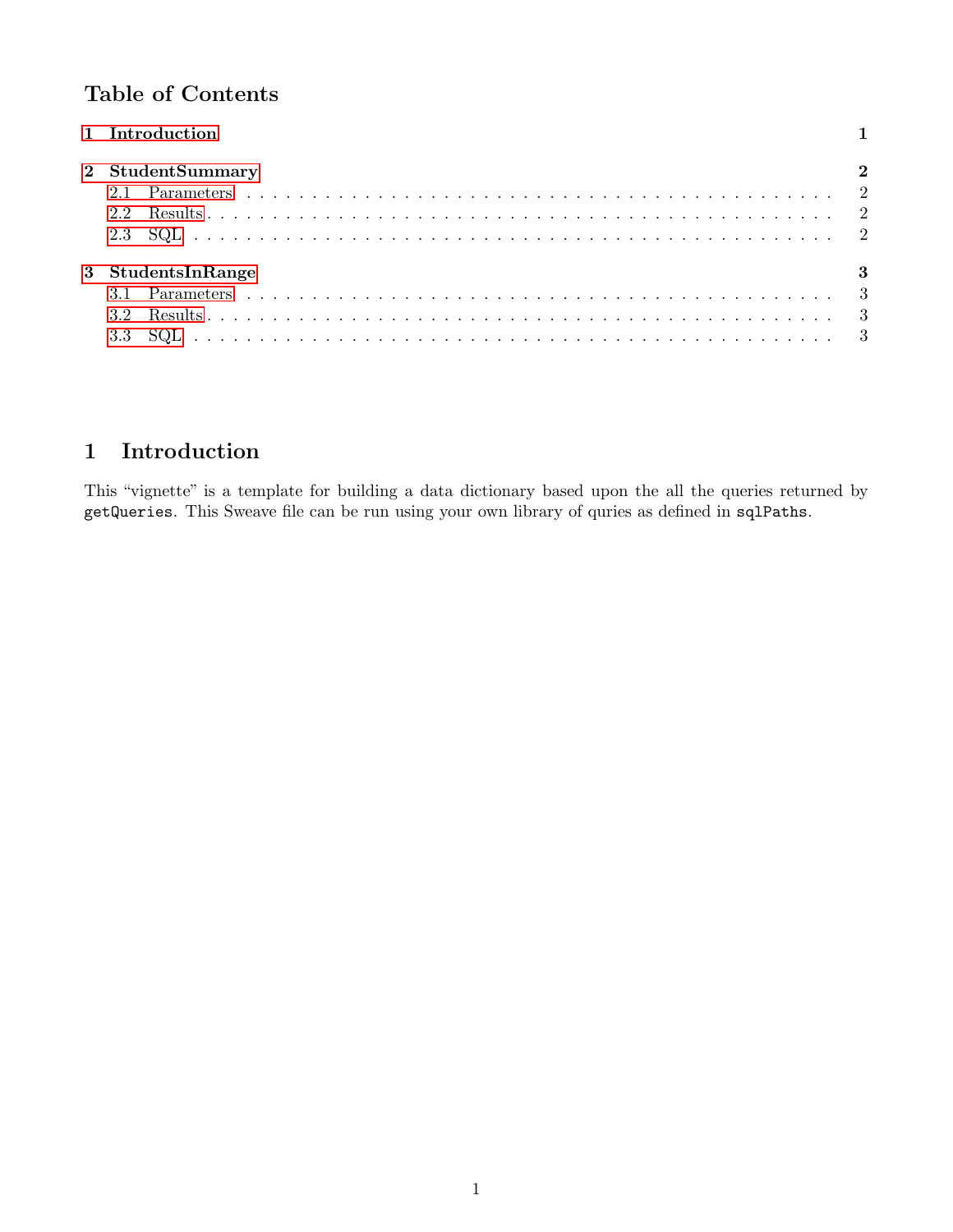## <span id="page-1-0"></span>2 StudentSummary

Provides counts of all records by month.

#### <span id="page-1-1"></span>2.1 Parameters

None

### <span id="page-1-2"></span>2.2 Results

Returned 10 rows and 2 columns. Took 0.05 seconds to execute query.

CreatedDate character (0% missing)

count integer (0% missing)

### <span id="page-1-3"></span>2.3 SQL

SELECT CreatedDate, count (StudentId) AS count FROM students GROUP BY CreatedDate ORDER BY CreatedDate